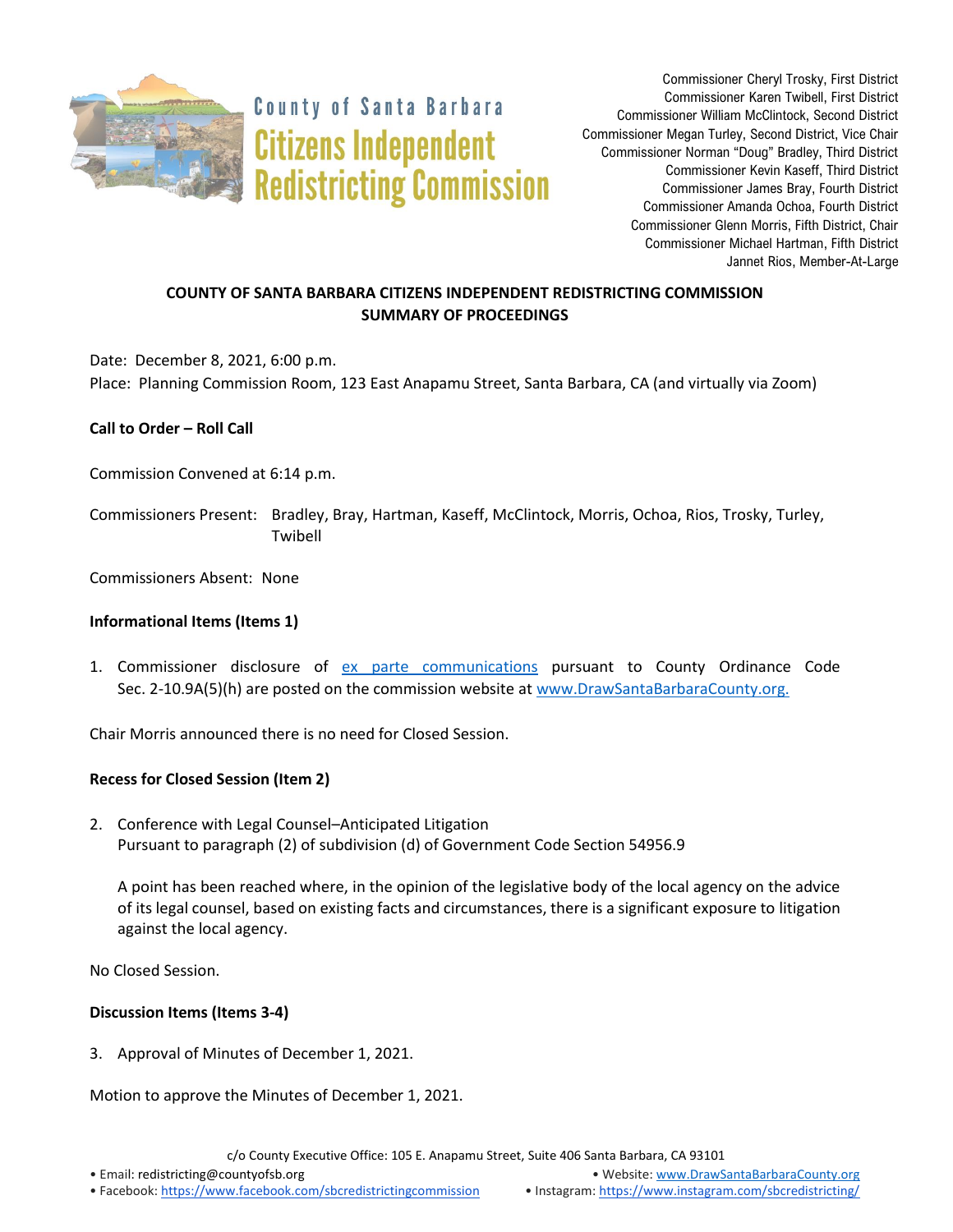Motion Carried: 11 Ayes 0 Noes 0 Absent

4. Presentation of draft maps to Commissioners, and discussion of draft maps by Commissioners and legal counsel regarding issues of voting rights compliance. Possible action to identify a preferred map.

*Notice for those speaking regarding Item 4: To allow enough time for the Commission to fully deliberate on map selection, public comments will be limited to no more than one minute each. The Chair will establish a cut-off time for submitting requests to speak, which will be shortly after the staff report. Those participating in-person must submit a speaker slip and those participating via Zoom much raise their hands before the announced cut-off time.*

Dr. Phillips presented the final preferred plan and gave an overview of the map and demographic information:

- Total Population Deviation: 7.7%
- Maximum Latino CVAP: 67% (District 5)
- Number of Split Places: 4 (Santa Barbara, Goleta, Santa Maria, and the Census Designated Place of Eastern Goleta Valley)
- Correction of previous renters data percentages:
	- o District 1: 51%
	- o District 2: 54%
	- o District 3: 47%
	- o District 4: 36%
	- o District 5: 50%

Attorney Ordin gave an overview of the final report and details (including but not limited to) how the commission was created, public participation (public meetings and workshops), criteria used in drawing the maps, equal protection, Voting Rights Act compliance, contiguity, and compactness.

Commissioner Rios proposed a change to the map moving everything east of Broadway between Stowell and Main into District 5, the freeway remain the boundary between District 4 and 5, include the communities east of the freeway in District 4, and that there is public comment to support the change.

Motion to change the map and move everything from Broadway and Main east to highway 101, and south to Stowell Avenue into District 5, and move areas north of Main and east of highway 101 into District 4.

Commissioner Comments:

- Total Population Deviation remains under 8%
- Latino CVAP is virtually unchanged (very slight increase)
- Several Commissioners expressed concerns about making a change at this time

Attorney Ordin stated there appears to be legitimate and significant reasonsto support this proposed change, all changes should be minor, this does not seem to be a major change, and is ultimately the Commissioners

c/o County Executive Office: 105 E. Anapamu Street, Suite 406 Santa Barbara, CA 93101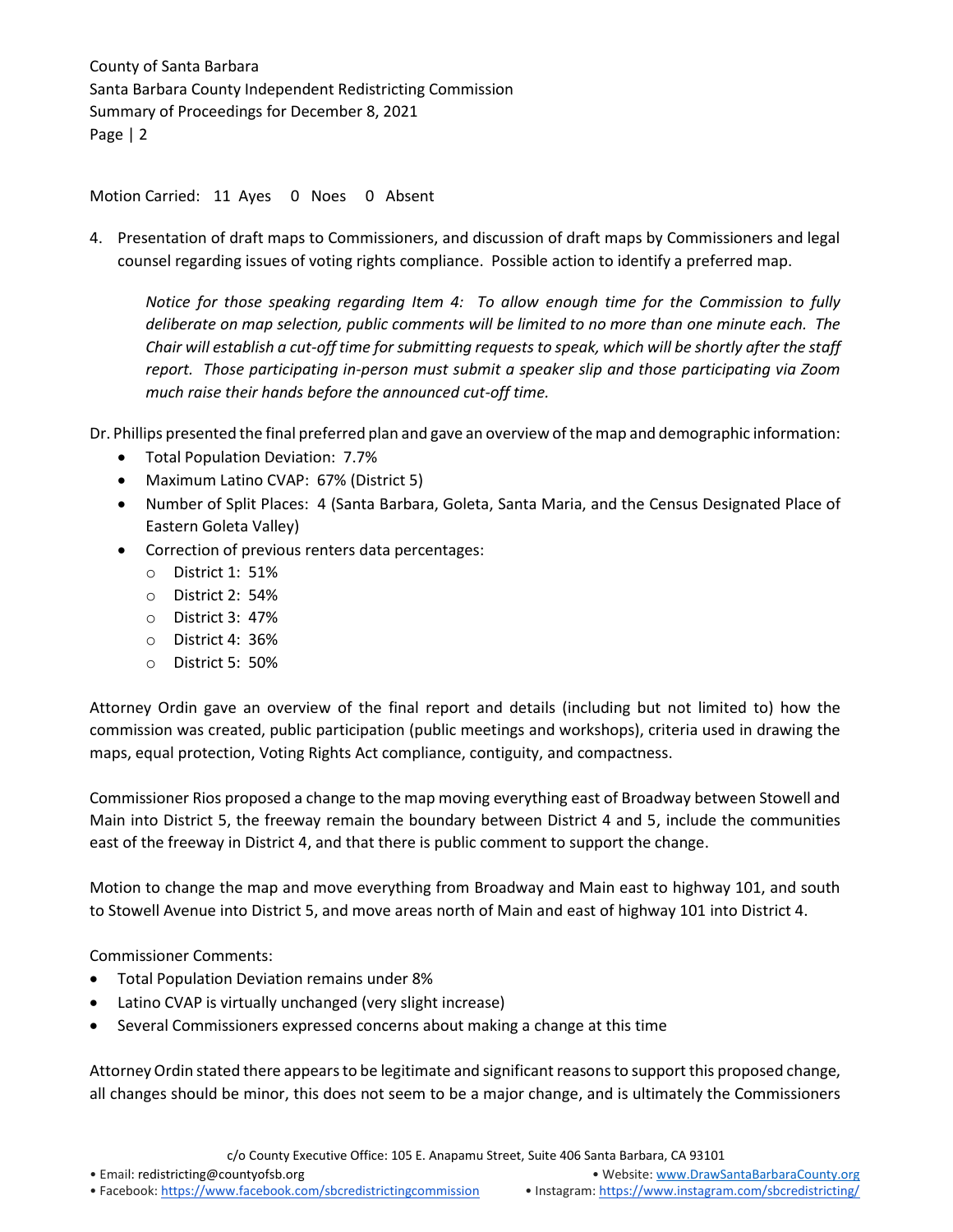decision. If the map is changed and not ratified tonight, the change would have to be re-noticed allowing the public 3 days to review and comment on the changes, and a meeting scheduled on Monday, December 13 for map final approval and adoption.

Public Comments (Limited to 1 minute per speaker, and 2 minutes if Spanish interpretation is needed)

- Speaker 1, Denice Adams: The late change is unnecessary and there is no need for the change.
- Speaker 2, Greg Hammel: Referenced Chair Morris's comments in the newspaper, and feels this change is disingenuous.
- Speaker 3, Michael Schaumburg: Consider the rules.
- Speaker 4, Angelina: Commented about the process, and commissioners last minute map changes are unfair and disingenuous.
- Speaker 5, Barbara Batastini: Ratify map 822 tonight.
- Speaker 6, Linda Bonett: Ratify map 822 tonight.
- Speaker 7, Peggy Wilson: In support of the final map, and late map changes are disingenuous.
- Speaker 8, Jay Freeman: Put Isla Vista into District 2.
- Speaker 9, Kevin Walthers: Keep Santa Maria whole.
- Speaker 10, Nelda Martin: Supports the proposed amendment and wants to finalize the map tonight.
- Speaker 11, Mike Cordero: Keep Santa Maria as whole as possible and in District 5.
- Speaker 12, Carolyn Baldiviez: In support of the proposed change.
- Speaker 13, Amy Lopez: Concerns with the final preferred map as it does not consider communities of interests, and supports the proposed Rios changes.
- Speaker 14, Rebecca Gowing: In support of the preferred map with the Rios amendment.
- Speaker 15, Teri Doutney: In support of considering the proposed changes by Rios.
- Speaker 16, Frances Romero: Prefers Guadalupe in District 4 and in support of the proposed Rios amendments.
- Speaker 17, Pamela Baczuk: Commented about Cuyama, and in support of the proposed Rios amendments.
- Speaker 18, Alice Patino: Keep Santa Maria as whole as possible and in support of the proposed Rios changes.
- Speaker 19, Miki Hammel: Commented about the long process and number of changes.
- Speaker 20, Lisa Ostendorf: Commented about the process, and in support of the changes.
- Speaker 21, Svetlana: Please ratify the preferred map tonight.
- Speaker 22, Amy Blair: Okay with the Rios changes and further changes would be disingenuous.
- Speaker 23, Mary O.: Referenced her written comment submission and commented about the Eastern Goleta Valley split in District 3.
- Speaker 24, Claire Wineman: Restore Stowell Road as the dividing line between District 4 and District 5 in Santa Maria.
- Speaker 25, Justin Shores: In support of proposed Rios changes.
- Speaker 26, Lata Murti: In support of the proposed changes.
- Speaker 27, Roy Reed: In support of the proposed Rios changes.
- Speaker 28, Robert Mercado: In support of the proposed Rios changes.
- Speaker 29, Ian Baucke: In support of the proposed Rios changes, however, a disservice was done to Isla Vista and District 3.
- Speaker 30, Carlos Escobedo: In support of the proposed Rios changes.

c/o County Executive Office: 105 E. Anapamu Street, Suite 406 Santa Barbara, CA 93101

• Email[: redistricting@countyofsb.org](mailto:redistricting@countyofsb.org) • Website: [www.DrawSantaBarbaraCounty.org](http://www.drawsantabarbaracounty.org/)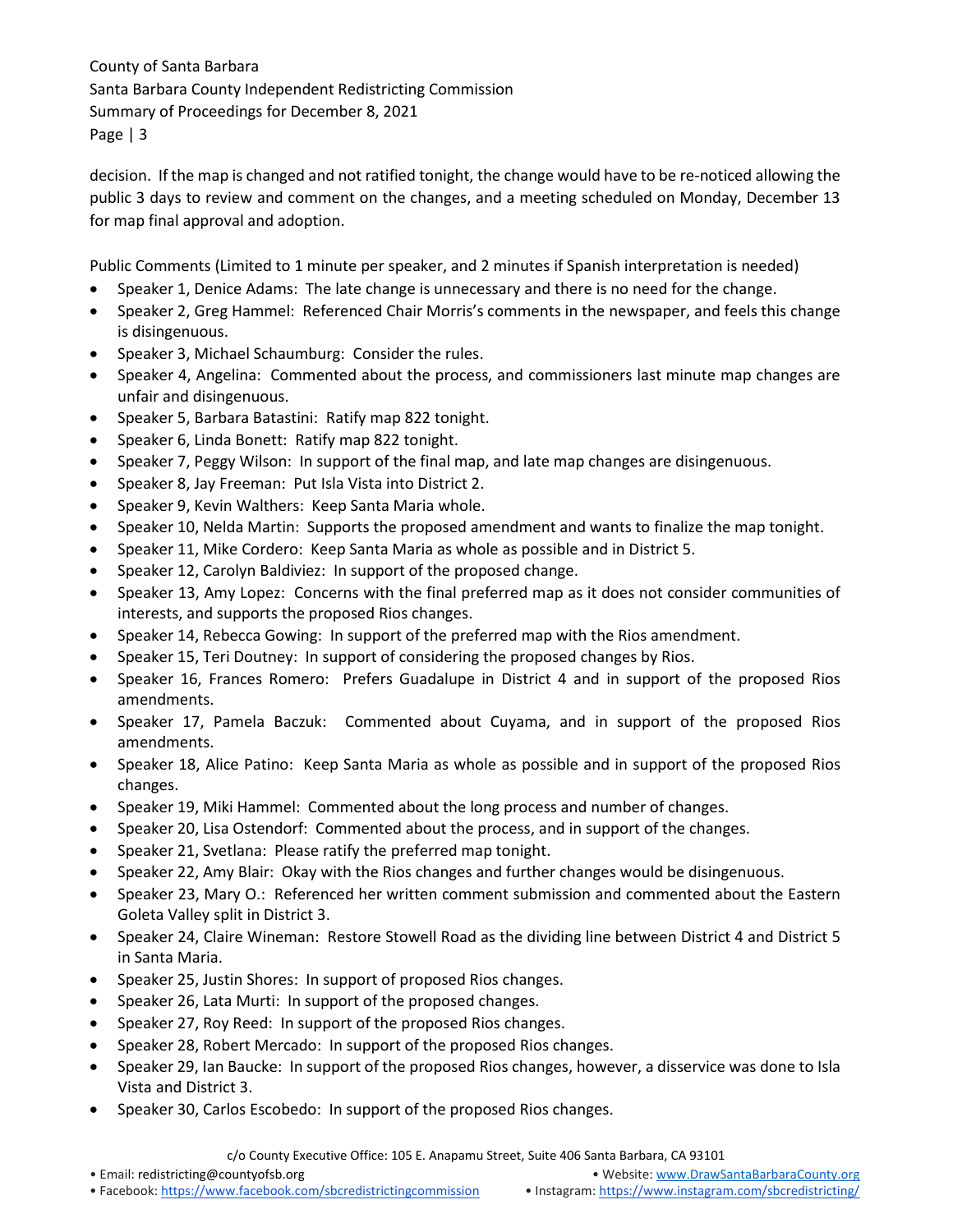- Speaker 31, Lawanda Lyons-Pruitt: In support of the proposed Rios changes.
- Speaker 32, Jenelle Osborne: In support of the proposed Rios changes.
- Speaker 33, James Fenkner: Commented about communities of interest and in support of ratifying the map with the proposed Rios amendments.
- Speaker 34, Tom Martinez: In support of the proposed Rios changes, and concerns about shifting the "Old Downtown" quadrant of Santa Maria.
- Speaker 35, Briggs: In support of the proposed Rios changes and ratifying the map tonight.
- Speaker 36, Grace W.: Recommends keeping the map and ratify as is, and it's late in the game to make changes.
- Speaker 37, Kyle Richards: Commented about Goleta and connections with several local communities.
- Speaker 38, Jim Byrne: In support of the proposed Rios amendments and ratify the map tonight.
- Speaker 39, Thomas Widroe: In support of the proposed Rios changes as the only change.
- Speaker 40, Carol Redhead: Commented about changes.
- Speaker 41, Lee Heller: In support of the proposed Rios changes.
- Speaker 42, James Kyriaco: Thanked the Commissioners.
- Speaker 43, Deb Robinson: In support of map 822.
- Speaker 44, Vincent Martinez: In support of the proposed Rios changes.
- Speaker 45, BL Borovay: Commented about Goleta.
- Speaker 46, Angelo Caciola: In support of the final preferred map and with the proposed Rios amendments, and no other changes.
- Speaker 47, Antonio: In support of the proposed Rios changes.
- Speaker 48, George Relles: In support of the proposed Rios changes, and opposes Jay Freeman's suggestion.

Commissioner Comments:

- Commissioner Turley suggested moving the San Antonio Water Basin District into District 4.
- Concern that there is not a good reason for this change.

Dr. Phillips stated the amendment would change the District 4 CVAP to 29.78% (from 29.33%).

Chair Morris restated the motion on the table:

Motion to change the map and move everything from Broadway and Main east to highway 101, and south to Stowell Avenue into District 5, and move areas north of Main and east of highway 101 into District 4.

Motion Carried: 10 Ayes 1 Noes 0 Absent

Commissioner Turley commented about watershed issues and suggested a change in District 2.

Motion to move the portion of the watershed up to highway 154 in the Eastern Goleta Valley Unincorporated Census Designated Place, and San Pedro Creek watershed into District 2.

Dr. Phillips clarified the change will decrease the District 3 population by 335.

c/o County Executive Office: 105 E. Anapamu Street, Suite 406 Santa Barbara, CA 93101

• Email[: redistricting@countyofsb.org](mailto:redistricting@countyofsb.org) • Website: [www.DrawSantaBarbaraCounty.org](http://www.drawsantabarbaracounty.org/)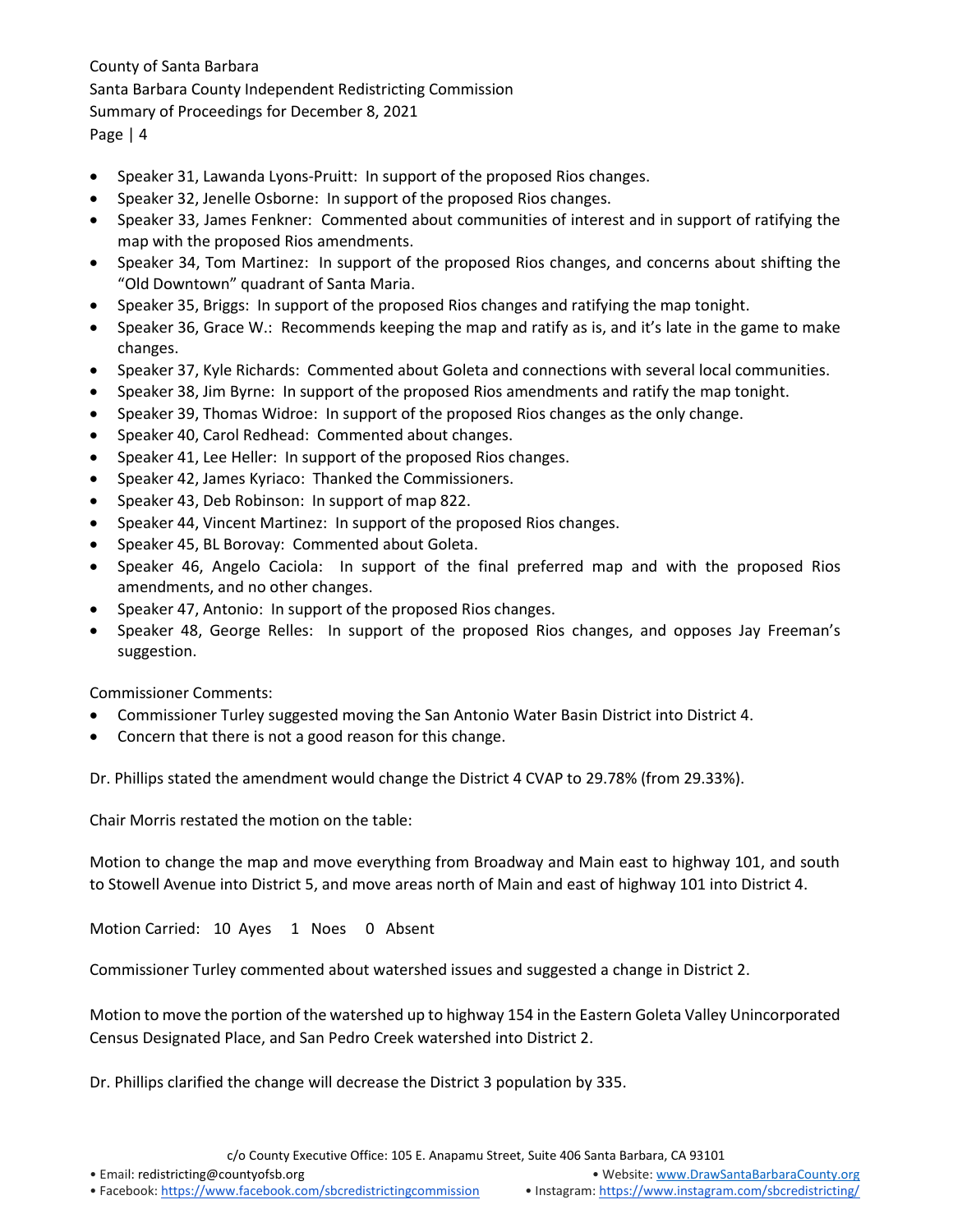Motion Carried: 9 Yes 2 No 0 Absent

Commissioner Turley suggested moving the San Antonio Water Basin District to District 4.

Motion to move the Santa Antonio Water Basin District to District 4.

Commissioner Comments:

- The affected population is 49
- The few comments received want Los Alamos in District 3
- Hear public comment

Public Comment:

- Speaker 1, Angelina: The watershed changes should have been brought up sooner, are disingenuous and problematic.
- Speaker 2, Grace W.: The Rios changes are acceptable, and the previous two last minute changes are a problem and should not be accepted.
- Speaker 3, Roseanne Crawford: Leave the map as is and opposed to making any further changes.
- Speaker 4, Teri Doutney: In support of the changes.
- Speaker Amy Blair: Opposed to the unfair, disingenuous and illegal last minutes changes.
- Lisa Ostendorf: Don't understand last minute changes today, failure to allow public comment on the second change, and in favor of the Rios amendment only.

Motion Failed: 0 Ayes 11 Noes 0 Absent

#### **General Public Comments**

*The General Public Comment period is reserved for comments on items not on this Agenda and for matters within the subject matter jurisdiction of the Citizens Independent Redistricting Commission. The Commission may adopt reasonable regulations, including time limits, on public comments. The Commission may not discuss or take action on any matter raised during the public comment section, except to decide whether to place a matter on the agenda of a future meeting. Written public comments are posted at [https://DrawSantabarbaraCounty.org/calendar-agenda/](https://drawsantabarbaracounty.org/calendar-agenda/)*

General Public Comments (Limited to 1 minute per speaker, and 2 minutes if Spanish interpretation is needed)

- Speaker 1, Chip W.: Thanked the Commissioners.
- Speaker 2, Lee Heller: Requested clarification on the next step regarding voting on the map.
- Speaker 3, Briggs: Same question as Lee Heller.
- Speaker 4, Gail Teton-Landis: Commented about voting on the entire package.
- Speaker 5, Justin Shores: Commented about working together on critical issues.
- Speaker 6, Brett Filippin: Very pleased with the map.
- Speaker 7, Spencer Brandt: Disheartened about moving Isla Vista where it changes the election cycle and disappointed with the decision.

c/o County Executive Office: 105 E. Anapamu Street, Suite 406 Santa Barbara, CA 93101

• Facebook: <https://www.facebook.com/sbcredistrictingcommission> • Instagram: <https://www.instagram.com/sbcredistricting/>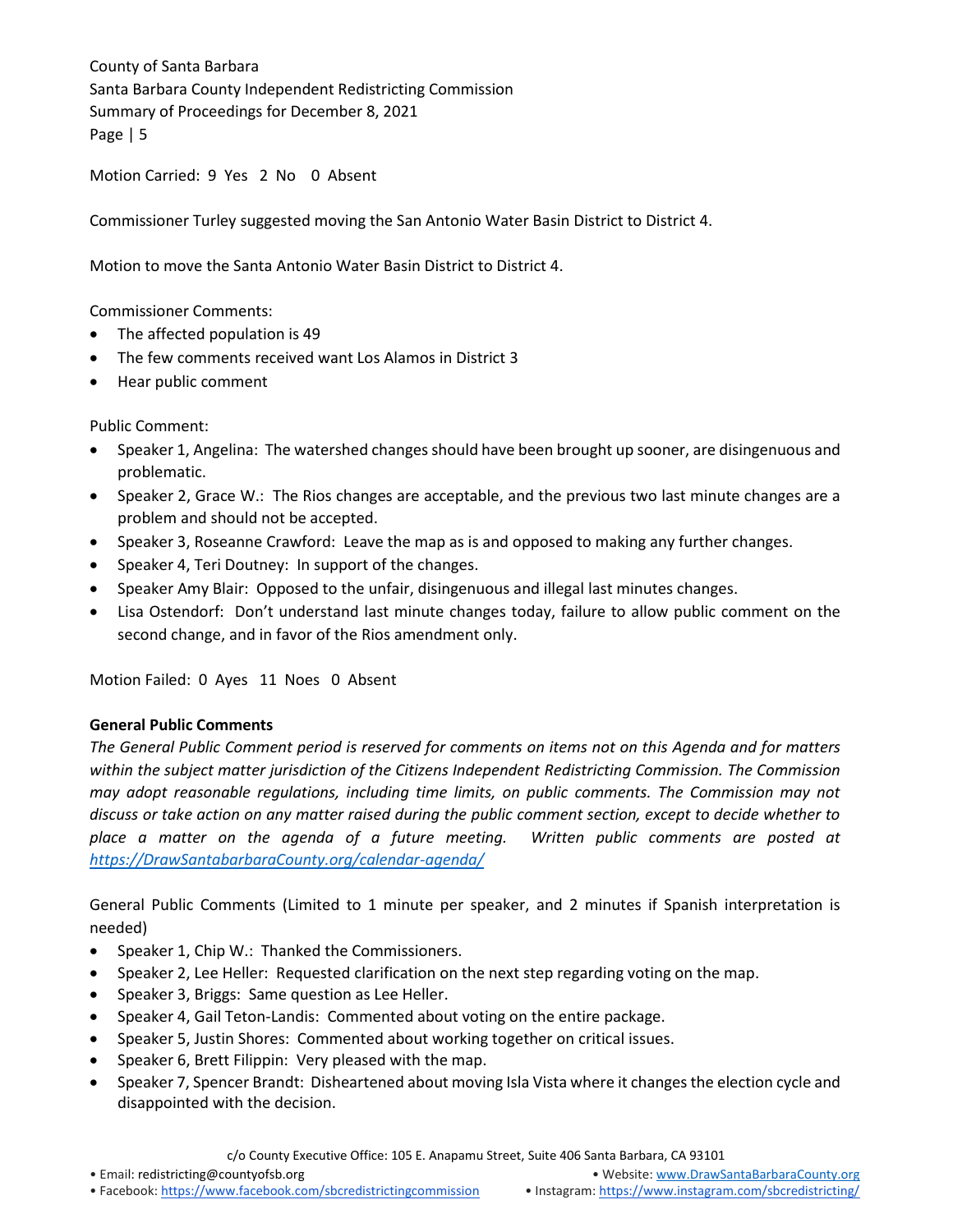• Speaker 8, Greg Hammel: Concerns about the process, changes to Santa Maria today, the watershed, and wants to know how many people the change involved.

Dr. Phillips clarified that the Rios amendment moved 7,477 people into District 4, and 7,222 people into District 5, with a net total of 255 affected residents.

- Speaker 9, Angelina: The changes tonight were disingenuous, unacceptable, and no more delays.
- Speaker 10, Denice Adams: Adopt the map tonight and asked for clarification on next step in the process.

Chair Morris explained that the map has to be approved.

Motion to adopt the map as shown on the screen.

Chair Morris acknowledged not hearing public comment on the second map amendment, and Attorney Ordin recommended taking public comment on amendment 2, and approval of the final report is also needed.

Public comment on amendment 2 (taken out of order)

- Speaker 1, David Fierro: Move forward and ratify the map.
- Speaker 2, Teri Doutney: The amendments make the maps better.
- Speaker 3, Carol Gregor: In support of approving the map for adoption.

Amended motion to adopt the map as shown on the screen, and NDC and County staff to perform a technical review.

Attorney Ordin recommended re-noticing and posting the total package, and agenda for a meeting on Monday, December 13, out of an abundance of caution. There will be a vote tonight to lock in the map that will be posted for 3 days, and the vote to adopt and ratify the map will be on Monday.

Motion Carried: 11 Ayes 0 Noes 0 Absent

Recessed the meeting at 8:56 p.m., and reconvened at 9:01 p.m.

Upcoming Meeting:

• Monday, December 13, 2021 at 6:30, and will be virtual via Zoom only

Chair Morris commented that discussion of reconvening the Commissioner with recommendations to improve Measure G, the process and corrections/lessons learned to pass on to the next Commission, and if Commissioners will need to be reassigned if adopting the map changes their District, will be on the Monday's agenda.

Motion to schedule a virtual only (Zoom) meeting on Monday, December 13, 2021, at 6:30 p.m.

Proposed Agenda:

• Adoption of the map as presented

c/o County Executive Office: 105 E. Anapamu Street, Suite 406 Santa Barbara, CA 93101

• Email[: redistricting@countyofsb.org](mailto:redistricting@countyofsb.org) • Website: [www.DrawSantaBarbaraCounty.org](http://www.drawsantabarbaracounty.org/)